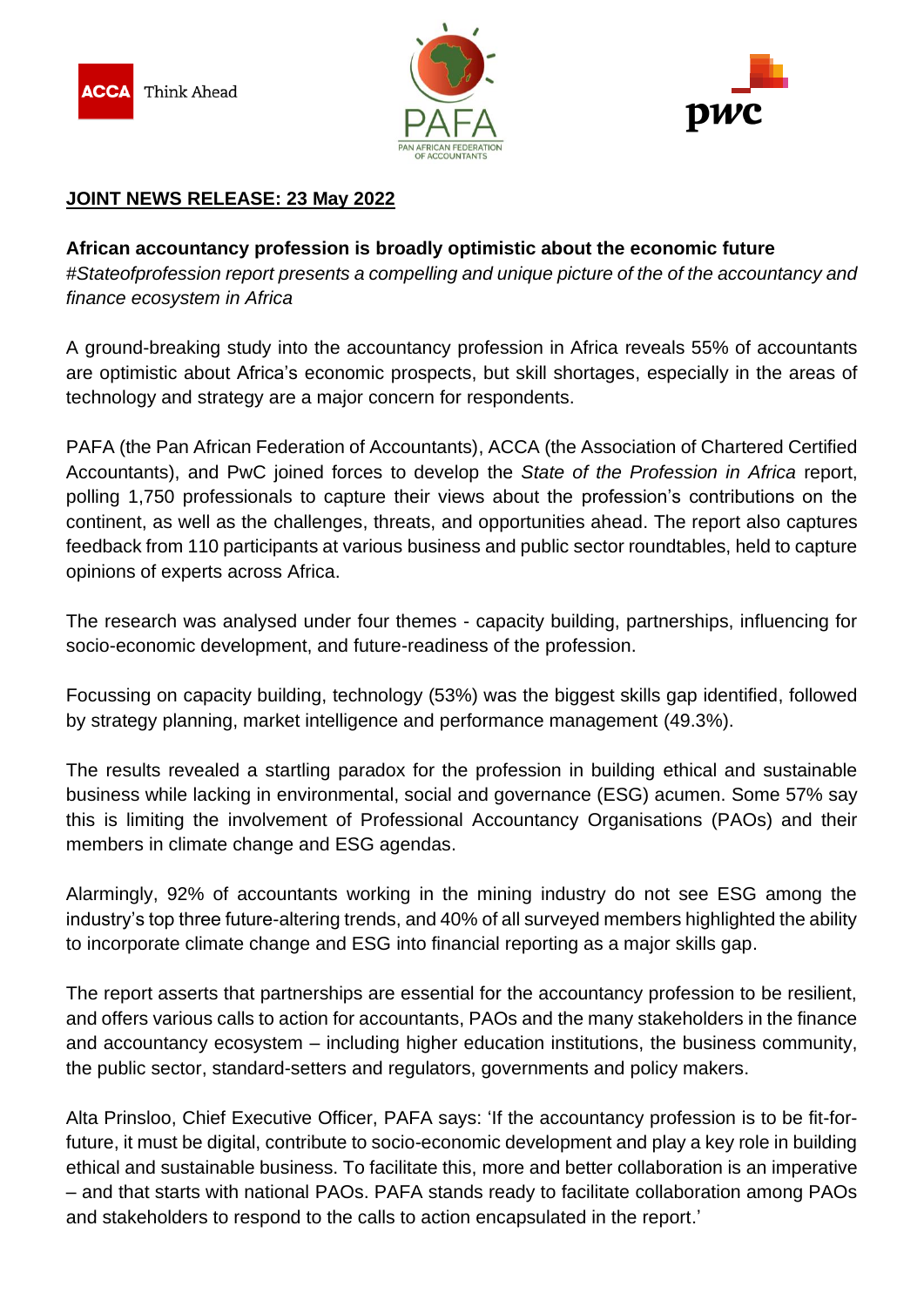Jamil Ampomah, director of ACCA Africa, adds: 'Respondents' views about ESG are certainly a wakeup call. Hurdles need to be overcome as accountancy professionals have a unique opportunity to lead ESG adoption in their organisations, in their own countries, right across Africa and globally. One of the strong recommendations in the report is for the profession to skill up here – the tools and qualifications are available to do this, so the opportunity is waiting to be grasped.'

Mary Iwelumo, Partner, PwC Nigeria and Strategy Lead for PwC West Market noted further: 'We were startled by the finding that accountants generally did not expect ESG to have a meaningful impact on the profession and professionals over the next decade. At PwC, we had hoped that knowledge that ESG is a business imperative would be universal, especially among professionals that have a seat and voice at the table of business leadership. This disquieting discovery must, therefore, galvanise all of us to a collaboration that will build an education system that will equip accountants to anticipate the future, and prepare for and thrive in it.

Top ten statistics from the report show that:

- 1. When it comes to global accounting standards, 81% of respondents say International Financial Reporting Standards (IFRS) have been adopted across Africa.
- 2. 71% of accountants expect that digital transformation of accounting functions would be the profession's biggest game changer over the next decade.
- 3. 64% have seen professional accountants become CEOs or Directors in their organisations.
- 4. 53% say stricter regulatory and statutory compliance will have an impact on the profession.
- 5. Almost half 49% of respondents believe that the accountancy professional contributes to strategic direction and development of business insights in the upper echelons of organisations.
- 6. Accountants in Africa are most optimistic about the implementation of environmentally friendly policies and investment in infrastructure – each at 30%.
- 7. 43% are pessimistic about the uncertain political situation and for 39% it is policy uncertainty.
- 8. 45% indicate that most senior professionals in their organisations are involved in the traditional roles of organising, controlling, processing, and reporting on financial related transactions.
- 9. 47% say another significant trend is predictive accounting software such as forecasting and data analytics tools
- 10.47% say changes in tax policy is an important future trend.

# **– Ends –**

# **For enquiries, contact:**

#### **PAFA**

Sibongile Setshogo E: [SibongileS@pafa.org.za](mailto:SibongileS@pafa.org.za)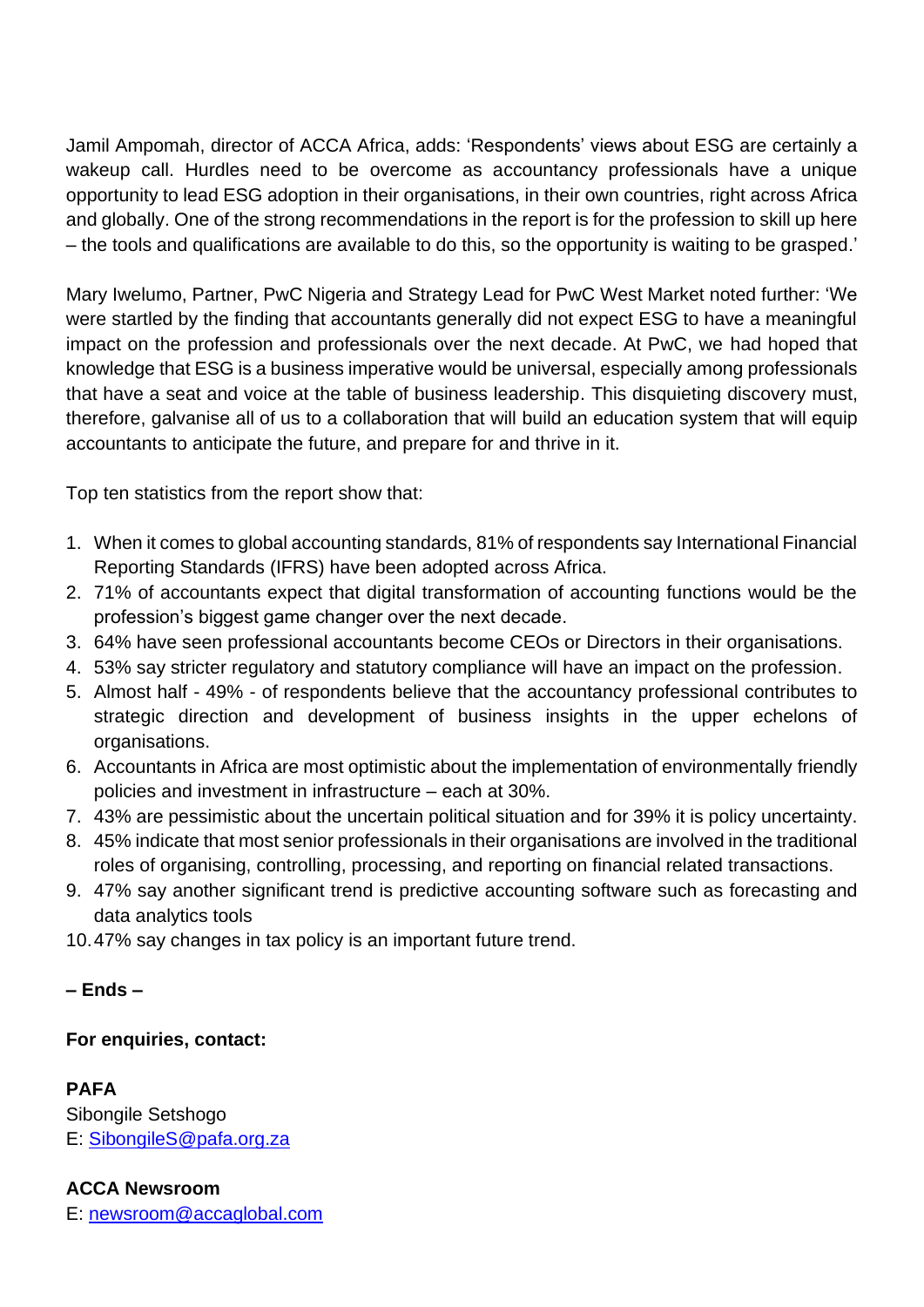M: +44 (0)7725 498654 Twitter @ACCANews [accaglobal.com](http://www.accaglobal.com/)

**PwC**  Kwame Akufo [kwame.a.akufo@pwc.com](mailto:kwame.a.akufo@pwc.com)

#### **Notes to Editors**

**About PAFA:** PAFA is the continental body representing Africa's professional accountants. Established in May 2011, the non-profit organisation currently has 56 Professional Accountancy Organisation (PAO) members and associates from 45 countries. Our mission is to accelerate and improve the reach of the accountancy profession – working in the public interest, facilitating trade, and enhancing benefits and quality services to Africa's citizens.

PAFA's mandate is founded on the premise that national PAOs have the capacity to drive responsible financial management practices, accountability, transparency, and effective governance across public and private entities. PAFA's unique ability to develop institutional capability contributes to the acceleration of economic growth and the reduction of poverty in Africa. Our strategic objectives and the economic and societal benefits they drive contribute toward achieving African Union Agenda 2063 and UN Sustainable Development Goals (SDGs). Find out more at **[pafa.org.za](https://pafa.org.za/)**

**About ACCA:** ACCA is the Association of Chartered Certified Accountants. We're a thriving global community of **233,000** members and **536,000** future members based in **178** countries and regions that upholds the highest professional and ethical values.

We believe that accountancy is a cornerstone profession of society that supports both public and private sectors. That's why we're committed to the development of a strong global accountancy profession and the many benefits that this brings to society and individuals.

Since 1904 being a force for public good has been embedded in **[our purpose](https://www.accaglobal.com/uk/en/about-us/our-purpose-and-values.html)**. And because we're a not-for-profit organisation, we build a sustainable global profession by re-investing our surplus to deliver member value and develop the profession for the next generation.

Through our world leading ACCA Qualification, we offer everyone everywhere the opportunity to experience a rewarding career in accountancy, finance and management. And using our respected research, we lead the profession by answering today's questions and preparing us for tomorrow.

ACCA and CA ANZ have formed a **[strategic alliance](https://gbr01.safelinks.protection.outlook.com/?url=https%3A%2F%2Fwww.accaglobal.com%2Fgb%2Fen%2Fmember%2Fmembership%2Fmutual-memberships%2Facca-caanz.html&data=04%7C01%7CHelen.Thompson%40accaglobal.com%7Cf45040884f8b46dc3d3b08d96df30fa0%7Cf2e7de2c59ba49fe8c684cd333f96b01%7C0%7C0%7C637661712961616035%7CUnknown%7CTWFpbGZsb3d8eyJWIjoiMC4wLjAwMDAiLCJQIjoiV2luMzIiLCJBTiI6Ik1haWwiLCJXVCI6Mn0%3D%7C1000&sdata=sg91JWnqwcu5Z6g8WRVPIPl33tRPpjElRcEOifJrGbE%3D&reserved=0)** for the benefit of members and to help shape the future of the profession. Find out more about us at **[accaglobal.com](http://www.accaglobal.com/)**